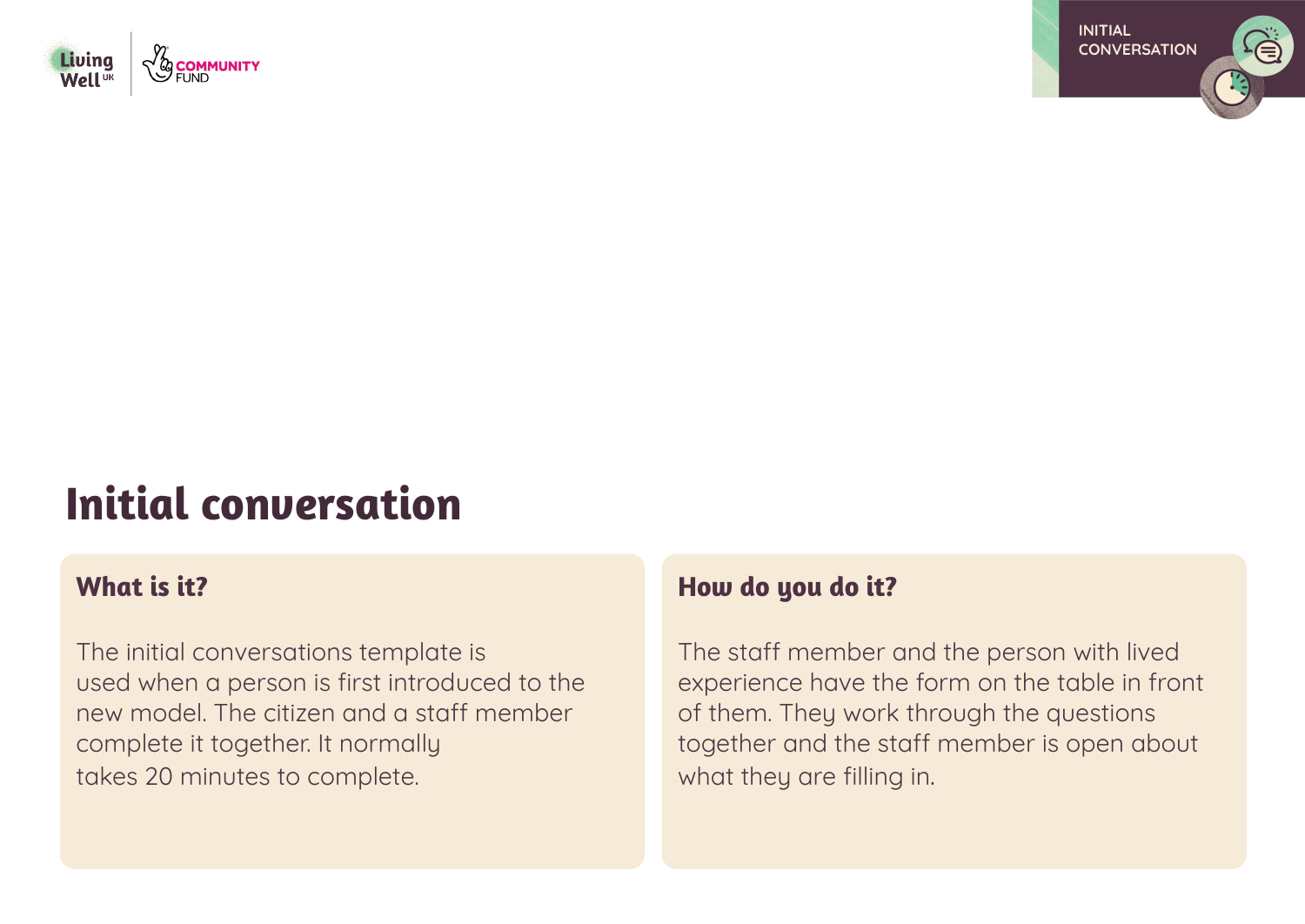## **About me**



| <b>ABOUT ME</b>      |  |
|----------------------|--|
| Name:                |  |
| <b>NHS No:</b>       |  |
| Address:             |  |
| Email:               |  |
| Phone number:        |  |
| <b>MY SUPPORTERS</b> |  |
|                      |  |
| Carer / Supporter:   |  |
| Email:               |  |
| <b>Phone Number:</b> |  |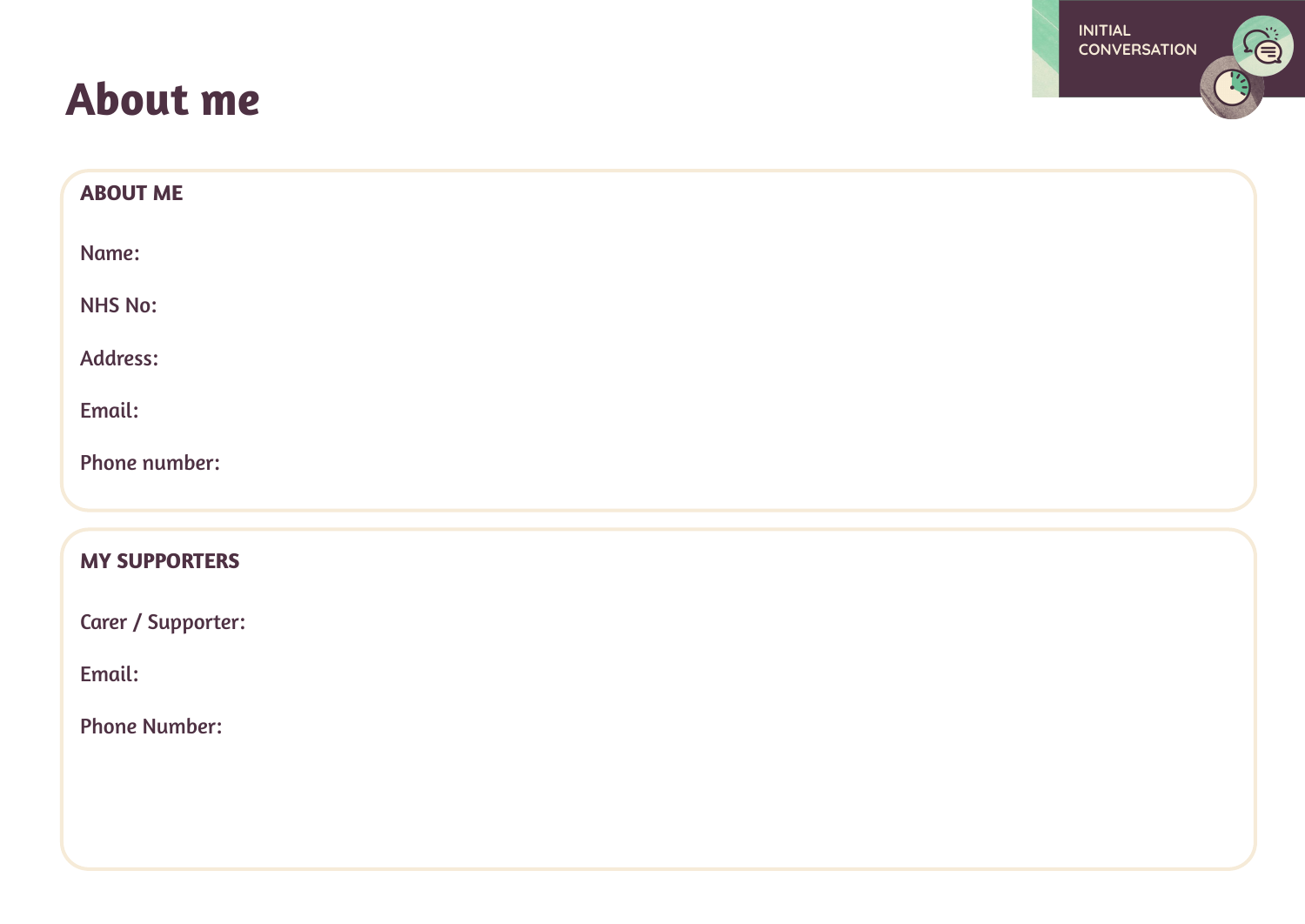

## **Saying Hello**

**What has led you to ring us today?**

**Tell me a bit about what is going on in your life at the moment?** Who are you isolating with? Do you have Covid 19?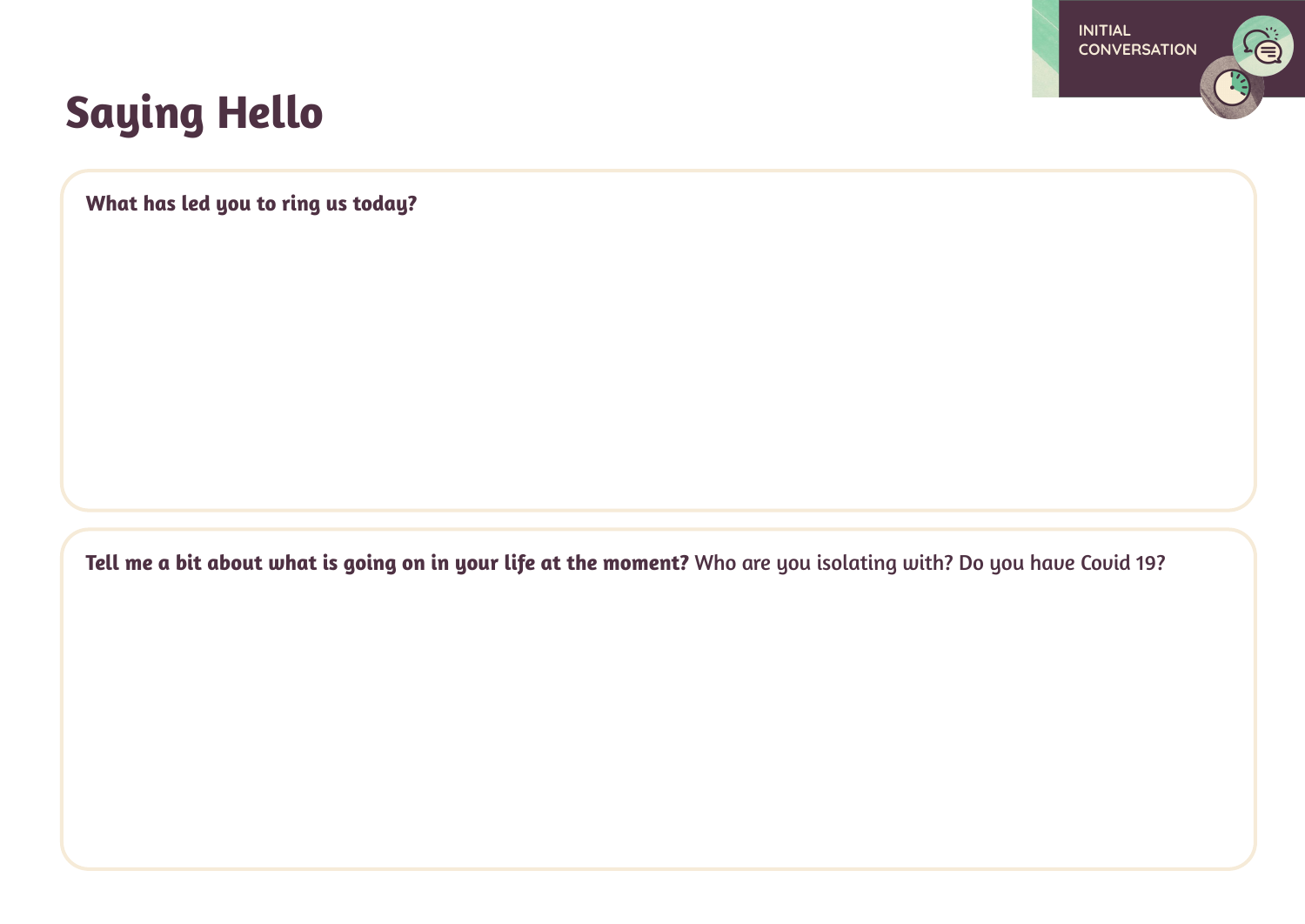

## **The tricky bits**

**What are you finding tricky at the moment?** Anything else?

**Do you have your basic needs met at the moment?** Food? Money? Electricity? Safe Housing?

**Do you feel you can keep yourself and others safe at the moment?**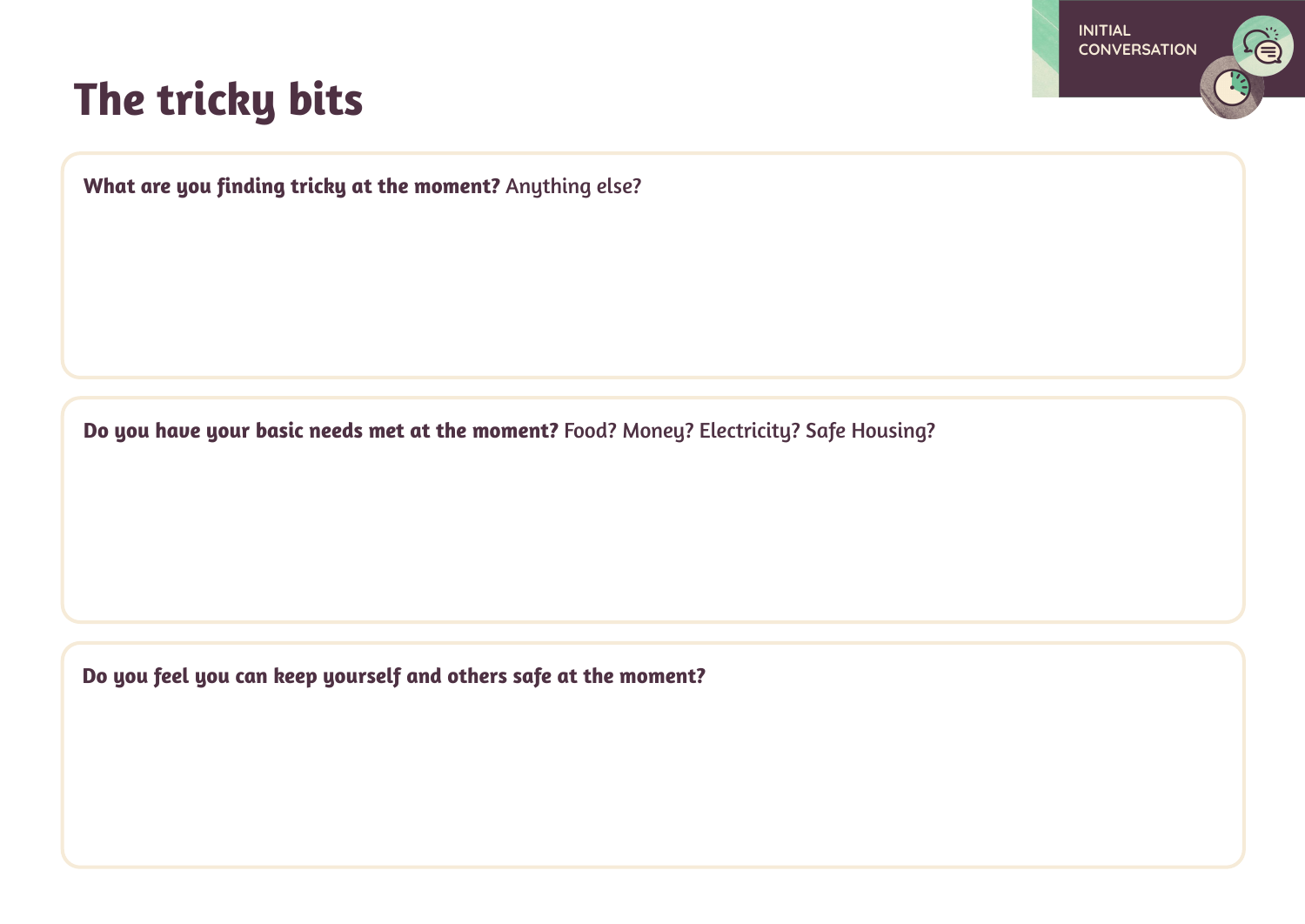## **The good bits**

# **INITIAL CONVERSATION**

### **What are some of the good parts of your life at the moment?**

What gets you up in the mornings? What do you enjoy doing or feel good at doing?

**What is helping you to cope at the moment?** What else? What have you done in the past that made you feel better then usual?

**What support do you have at the moment?** How is that helping you?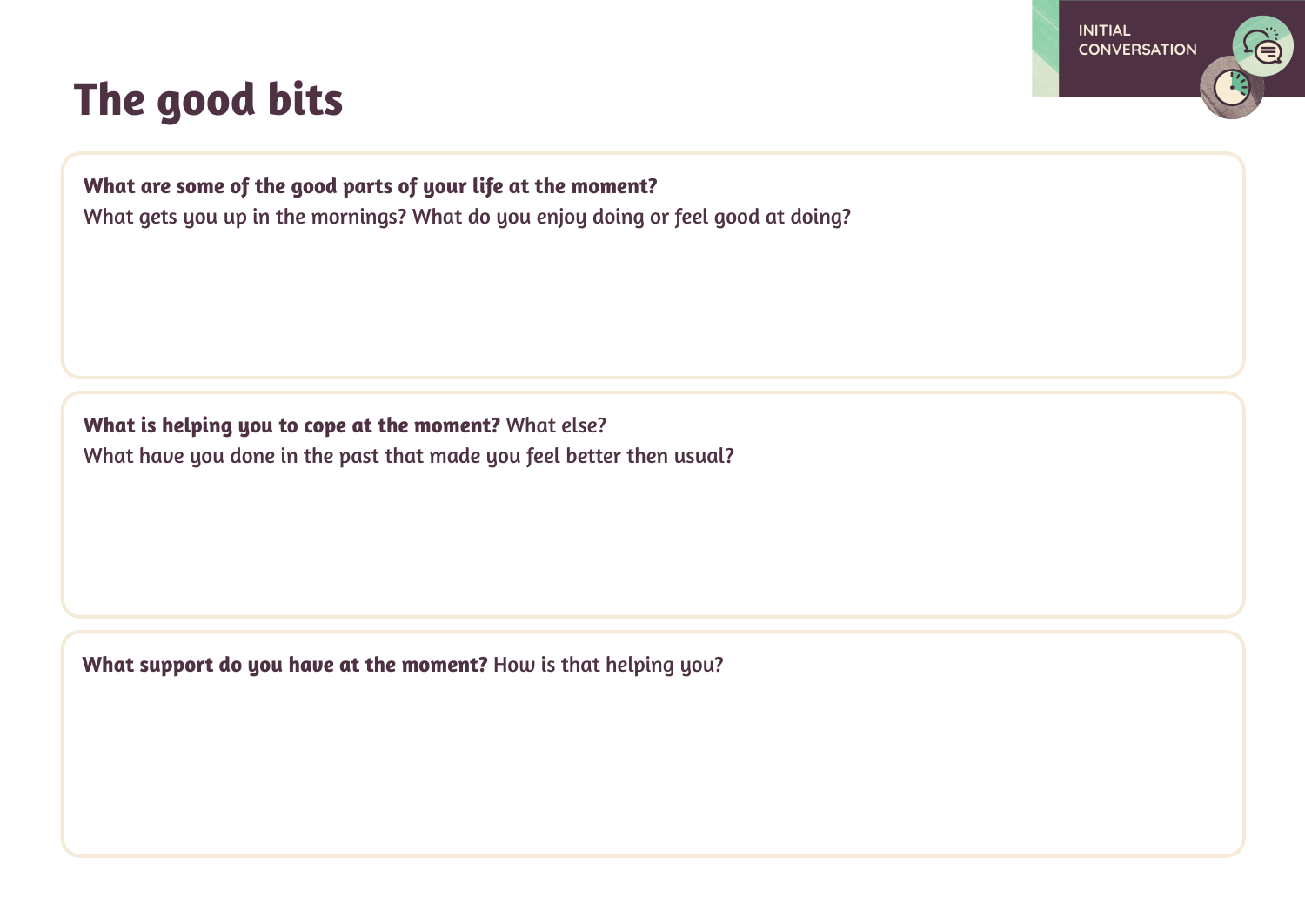

## **Our work together**

**Tell me in detail what life would be like if you were feeling better more of the time?** 

**What could we do together to help you achieve that? What could others do?** What else?

**Which of these should we focus on first?**